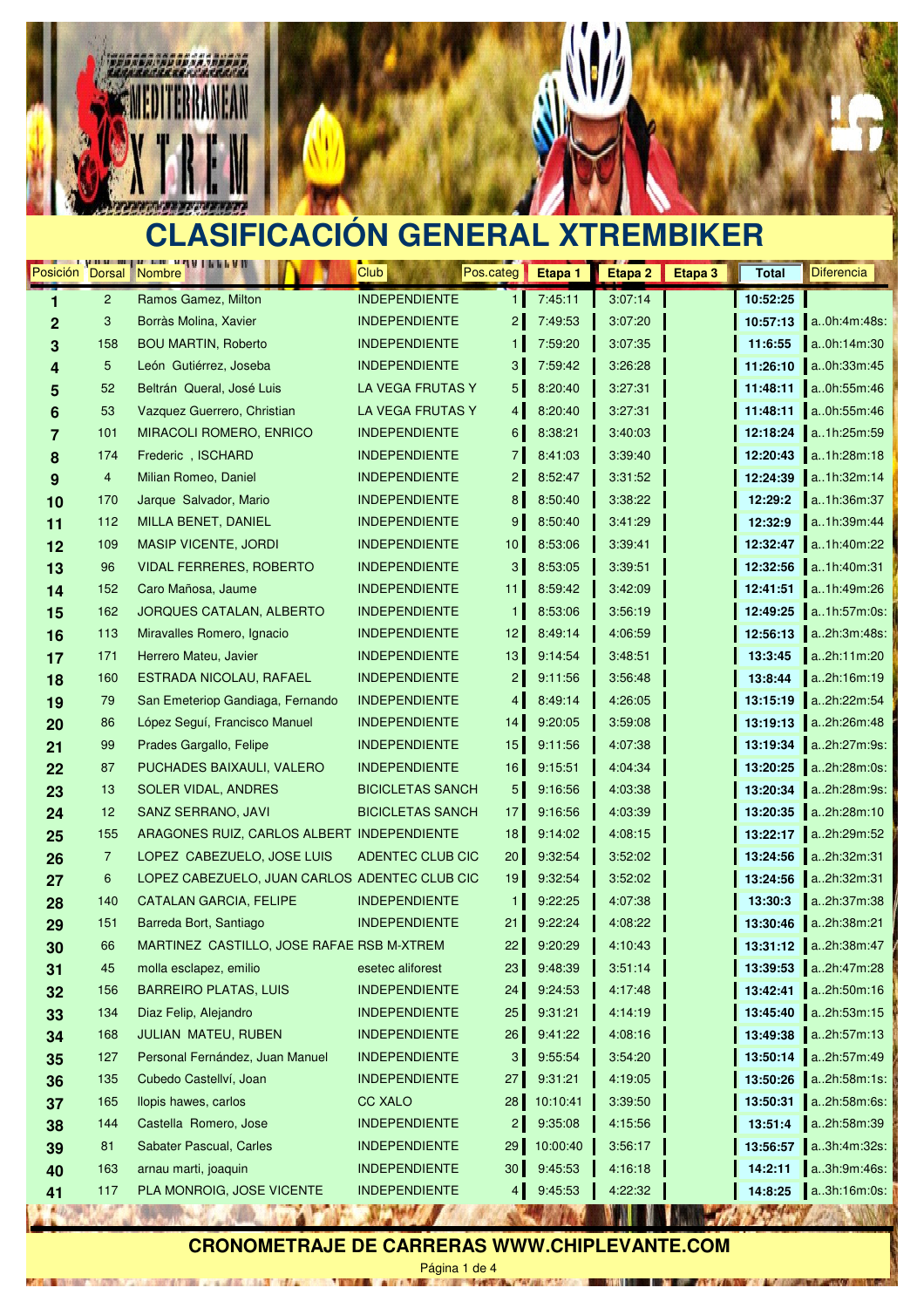

MOTOR/FINAL LO

 $-4.0007$ 



## **CLASIFICACIÓN GENERAL XTREMBIKER**

| <b>INDEPENDIENTE</b><br>5 <sub>5</sub><br>10:10:42<br>4:05:01<br>Zaragoza Fuster, Javier<br>14:15:43<br>a3h:23m:18<br>107<br>42<br>105<br><b>INDEPENDIENTE</b><br>31<br>10:02:02<br>4:16:25<br>14:18:27<br>a3h:26m:2s:<br>43<br>marques verdu, alfredo<br>a3h:27m:21<br>93<br><b>INDEPENDIENTE</b><br>32 <sub>1</sub><br>9:56:20<br>4:23:26<br>Wim Jan Maria, Verheyen<br>14:19:46<br>44<br>33<br>a3h:28m:35<br>55<br><b>GARIJO MARTINEZ, MANUEL</b><br><b>BICICLETAS RUMB</b><br>9:57:49<br>14:21:0<br>4:23:11<br>45<br>54<br><b>CUERDA DIAZ, GABRIEL</b><br><b>BICICLETAS RUMB</b><br>34<br>14:21:0<br>a3h:28m:35<br>9:57:49<br>4:23:11<br>46<br>35 <sup>°</sup><br>Molero Jimenez, David<br><b>INDEPENDIENTE</b><br>10:15:51<br>14:22:39<br>a.3h:30m:14<br>114<br>4:06:48<br>47<br>36<br>a3h:31m:12<br>48<br>Escrig colomer, Otilio<br><b>GTV-MAQUICER BY</b><br>14:23:37<br>10:17:36<br>4:06:01<br>48<br>a3h:31m:15<br>49<br>Ochera Edo, Jairo<br><b>GTV-MAQUICER BY</b><br>6 <sup>1</sup><br>10:17:36<br>14:23:40<br>4:06:04<br>49<br>37<br>161<br><b>INDEPENDIENTE</b><br>10:02:38<br>14:27:30<br>a.3h:35m:5s:<br>Adell Andres, Miguel<br>4:24:52<br>50<br>178<br>Gimeno Bordoy, Miguel<br><b>INDEPENDIENTE</b><br>$6 \mid$<br>10:14:57<br>14:37:24<br>a3h:44m:59<br>4:22:27<br>51<br>7 <sup>1</sup><br><b>INDEPENDIENTE</b><br>9:54:46<br>14:39:8<br>a3h:46m:43<br>119<br>Morte Beltran, Pablo<br>4:44:22<br>52<br>3 <sup>1</sup><br>89<br><b>INDEPENDIENTE</b><br>a3h:48m:56<br>Suárez Román, Francisco<br>10:10:41<br>4:30:40<br>14:41:21<br>53<br>9<br>a3h:49m:44<br>Muñoz Nieto, Daniel<br><b>B3 BeBike Team</b><br>38<br>10:15:41<br>4:26:28<br>14:42:9<br>54<br>8<br>39<br>a3h:49m:45<br>calle iglesias, carlos<br><b>B3 BeBike Team</b><br>10:15:41<br>4:26:29<br>14:42:10<br>55<br>148<br>Avilés Sánchez, Jose ManuelJ<br><b>INDEPENDIENTE</b><br>8 <sup>1</sup><br>10:24:53<br>4:19:54<br>a.3h:52m:22<br>14:44:47<br>56<br><b>Sabro Bikers</b><br>40<br>10:31:59<br>14:49:45<br>a.3h:57m:20<br>68<br>Sam Sam, Broeckx<br>4:17:46<br>57<br>a3h:57m:47<br>179<br><b>GARCIA FORNER, AGUSTIN</b><br><b>INDEPENDIENTE</b><br>10:19:47<br>14:50:12<br>41<br>4:30:25<br>58<br>141<br><b>INDEPENDIENTE</b><br>9 <sup>1</sup><br>10:24:40<br>a3h:58m:39<br>CATALA SANCHEZ, JAIME<br>4:26:24<br>14:51:4<br>59<br>XINXO MORERA, ADA<br><b>INDEPENDIENTE</b><br>10:20:47<br>14:52:27<br>a4h:0m:2s:<br>100<br>1 <sub>1</sub><br>4:31:40<br>60<br>138<br>Colomer Gargallo, César<br><b>INDEPENDIENTE</b><br>10 <sup>1</sup><br>10:24:07<br>4:28:31<br>14:52:38<br>a.4h.0m.13s.<br>61<br>42<br>63<br>Carbó Pascual, Daniel<br><b>POLITOXICOMANOS</b><br>10:39:43<br>4:13:35<br>14:53:18<br>a.4h.0m.53s.<br>62<br>7 <sup>1</sup><br>34<br>Santos Maillo, David<br>Ciclos Domingo - Bici<br>10:25:25<br>a.4h:3m:25s:<br>4:30:25<br>14:55:50<br>63<br>14:55:50<br>33<br>Romero Melchor, Carlos<br>Ciclos Domingo - Bici<br>8 <sup>1</sup><br>10:25:25<br>4:30:25<br>a.4h:3m:25s.<br>64<br>43<br>14:56:40<br>90<br><b>VAL LUCAS, SANTI</b><br><b>INDEPENDIENTE</b><br>10:25:00<br>a.4h:4m:15s.<br>4:31:40<br>65<br>Pitarch Francisco, Carlos<br><b>INDEPENDIENTE</b><br>a4h:12m:27<br>129<br>11 <sup>1</sup><br>10:15:53<br>4:48:59<br>15:4:52<br>66<br>Climent Rabasa, Antonio<br><b>INDEPENDIENTE</b><br>12 <sub>1</sub><br>10:31:04<br>a4h:12m:47<br>106<br>4:34:08<br>15:5:12<br>67<br>9<br>a4h:17m:44<br>136<br>Cots Folqué, Xavier<br><b>INDEPENDIENTE</b><br>10:39:43<br>4:30:26<br>15:10:9<br>68<br>128<br><b>INDEPENDIENTE</b><br>10:32:34<br>a4h:22m:49<br>Peter charel, Van Ackerbroeck<br>44  <br>4:42:40<br>15:15:14<br>69<br>NAVALON AVILA, JOSE ANTONIO<br><b>RSB M-XTREM</b><br>45<br>10:20:49<br>15:15:48<br>a.4h:23m:23<br>67<br>4:54:59<br>70<br>a4h:23m:28<br>Wim Wim, Van Aelst<br><b>Sabro Bikers</b><br>46<br>10:33:10<br>4:42:43<br>15:15:53<br>71<br>69<br>131<br>CALATAYUD COLOMER, JOSE MIG INDEPENDIENTE<br>4:57:55<br>a4h:32m:24<br>47 I<br>10:26:54<br>15:24:49<br>72<br>10:33:22<br>15:32:10 a.4h:39m:45<br>173<br>Hennig Hennig, Rafael<br><b>INDEPENDIENTE</b><br>13<br>4:58:48<br>73<br>a4h:40m:4s:<br>27<br>Coronado Herraiz, Ernesto<br><b>BTT SISANTE - LA M</b><br>10 <sub>1</sub><br>10:55:24<br>4:37:05<br>15:32:29<br>74<br>15:32:30 a4h:40m:5s:<br>Romero Romero, Jose Angel<br><b>BTT SISANTE - LA M</b><br>10:55:24<br>4:37:06<br>28<br>11 <sub>1</sub><br>75<br>48<br>a4h:46m:22<br>$26\,$<br>PLA VERDU, EMILIO JOSE<br><b>BTT BENIARJO</b><br>10:36:36<br>5:02:11<br>15:38:47<br>76<br>25<br><b>BTT BENIARJO</b><br>10:36:37<br>5:02:11<br>15:38:48 a.4h:46m:23<br><b>JIMENEZ SIERRA, OSCAR</b><br>49<br>77<br>Vidal Semper, Javier<br>50<br>11:11:40<br>15:43:42 a.4h:51m:17<br>95<br><b>INDEPENDIENTE</b><br>4:32:02<br>78<br>15:48:7<br>a4h:55m:42<br>23<br>Giménez Chisbert, Paskual<br><b>Bkool-Spiuk</b><br>11:10:02<br>4:38:05<br>4 <sup>1</sup><br>79<br>Navarro Sáez, Andrés<br>11:10:02<br>4:38:05<br>a4h:55m:42<br>24<br><b>Bkool-Spiuk</b><br>14<br>15:48:7<br>80<br>a4h:55m:43<br>22<br>Saiz Munuera, Gabriel<br><b>Bkool-Spiuk</b><br>51<br>11:10:03<br>4:38:05<br>15:48:8<br>81<br>15:51:21 a4h:58m:56<br>43<br>esetec aliforest<br>52<br>11:19:40<br>coves perez, jose<br>4:31:41<br>82 | Posición Dorsal Nombre | <u>characteristics</u> and all little All | Club | Pos.categ | Etapa 1 | Etapa 2 | Etapa 3 | <b>Total</b> | <b>Diferencia</b>      |
|----------------------------------------------------------------------------------------------------------------------------------------------------------------------------------------------------------------------------------------------------------------------------------------------------------------------------------------------------------------------------------------------------------------------------------------------------------------------------------------------------------------------------------------------------------------------------------------------------------------------------------------------------------------------------------------------------------------------------------------------------------------------------------------------------------------------------------------------------------------------------------------------------------------------------------------------------------------------------------------------------------------------------------------------------------------------------------------------------------------------------------------------------------------------------------------------------------------------------------------------------------------------------------------------------------------------------------------------------------------------------------------------------------------------------------------------------------------------------------------------------------------------------------------------------------------------------------------------------------------------------------------------------------------------------------------------------------------------------------------------------------------------------------------------------------------------------------------------------------------------------------------------------------------------------------------------------------------------------------------------------------------------------------------------------------------------------------------------------------------------------------------------------------------------------------------------------------------------------------------------------------------------------------------------------------------------------------------------------------------------------------------------------------------------------------------------------------------------------------------------------------------------------------------------------------------------------------------------------------------------------------------------------------------------------------------------------------------------------------------------------------------------------------------------------------------------------------------------------------------------------------------------------------------------------------------------------------------------------------------------------------------------------------------------------------------------------------------------------------------------------------------------------------------------------------------------------------------------------------------------------------------------------------------------------------------------------------------------------------------------------------------------------------------------------------------------------------------------------------------------------------------------------------------------------------------------------------------------------------------------------------------------------------------------------------------------------------------------------------------------------------------------------------------------------------------------------------------------------------------------------------------------------------------------------------------------------------------------------------------------------------------------------------------------------------------------------------------------------------------------------------------------------------------------------------------------------------------------------------------------------------------------------------------------------------------------------------------------------------------------------------------------------------------------------------------------------------------------------------------------------------------------------------------------------------------------------------------------------------------------------------------------------------------------------------------------------------------------------------------------------------------------------------------------------------------------------------------------------------------------------------------------------------------------------------------------------------------------------------------------------------------------------------------------------------------------------------------------------------------------------------------------------------------------------------------------------------------------------------------------------|------------------------|-------------------------------------------|------|-----------|---------|---------|---------|--------------|------------------------|
|                                                                                                                                                                                                                                                                                                                                                                                                                                                                                                                                                                                                                                                                                                                                                                                                                                                                                                                                                                                                                                                                                                                                                                                                                                                                                                                                                                                                                                                                                                                                                                                                                                                                                                                                                                                                                                                                                                                                                                                                                                                                                                                                                                                                                                                                                                                                                                                                                                                                                                                                                                                                                                                                                                                                                                                                                                                                                                                                                                                                                                                                                                                                                                                                                                                                                                                                                                                                                                                                                                                                                                                                                                                                                                                                                                                                                                                                                                                                                                                                                                                                                                                                                                                                                                                                                                                                                                                                                                                                                                                                                                                                                                                                                                                                                                                                                                                                                                                                                                                                                                                                                                                                                                                                                                                    |                        |                                           |      |           |         |         |         |              |                        |
|                                                                                                                                                                                                                                                                                                                                                                                                                                                                                                                                                                                                                                                                                                                                                                                                                                                                                                                                                                                                                                                                                                                                                                                                                                                                                                                                                                                                                                                                                                                                                                                                                                                                                                                                                                                                                                                                                                                                                                                                                                                                                                                                                                                                                                                                                                                                                                                                                                                                                                                                                                                                                                                                                                                                                                                                                                                                                                                                                                                                                                                                                                                                                                                                                                                                                                                                                                                                                                                                                                                                                                                                                                                                                                                                                                                                                                                                                                                                                                                                                                                                                                                                                                                                                                                                                                                                                                                                                                                                                                                                                                                                                                                                                                                                                                                                                                                                                                                                                                                                                                                                                                                                                                                                                                                    |                        |                                           |      |           |         |         |         |              |                        |
|                                                                                                                                                                                                                                                                                                                                                                                                                                                                                                                                                                                                                                                                                                                                                                                                                                                                                                                                                                                                                                                                                                                                                                                                                                                                                                                                                                                                                                                                                                                                                                                                                                                                                                                                                                                                                                                                                                                                                                                                                                                                                                                                                                                                                                                                                                                                                                                                                                                                                                                                                                                                                                                                                                                                                                                                                                                                                                                                                                                                                                                                                                                                                                                                                                                                                                                                                                                                                                                                                                                                                                                                                                                                                                                                                                                                                                                                                                                                                                                                                                                                                                                                                                                                                                                                                                                                                                                                                                                                                                                                                                                                                                                                                                                                                                                                                                                                                                                                                                                                                                                                                                                                                                                                                                                    |                        |                                           |      |           |         |         |         |              |                        |
|                                                                                                                                                                                                                                                                                                                                                                                                                                                                                                                                                                                                                                                                                                                                                                                                                                                                                                                                                                                                                                                                                                                                                                                                                                                                                                                                                                                                                                                                                                                                                                                                                                                                                                                                                                                                                                                                                                                                                                                                                                                                                                                                                                                                                                                                                                                                                                                                                                                                                                                                                                                                                                                                                                                                                                                                                                                                                                                                                                                                                                                                                                                                                                                                                                                                                                                                                                                                                                                                                                                                                                                                                                                                                                                                                                                                                                                                                                                                                                                                                                                                                                                                                                                                                                                                                                                                                                                                                                                                                                                                                                                                                                                                                                                                                                                                                                                                                                                                                                                                                                                                                                                                                                                                                                                    |                        |                                           |      |           |         |         |         |              |                        |
|                                                                                                                                                                                                                                                                                                                                                                                                                                                                                                                                                                                                                                                                                                                                                                                                                                                                                                                                                                                                                                                                                                                                                                                                                                                                                                                                                                                                                                                                                                                                                                                                                                                                                                                                                                                                                                                                                                                                                                                                                                                                                                                                                                                                                                                                                                                                                                                                                                                                                                                                                                                                                                                                                                                                                                                                                                                                                                                                                                                                                                                                                                                                                                                                                                                                                                                                                                                                                                                                                                                                                                                                                                                                                                                                                                                                                                                                                                                                                                                                                                                                                                                                                                                                                                                                                                                                                                                                                                                                                                                                                                                                                                                                                                                                                                                                                                                                                                                                                                                                                                                                                                                                                                                                                                                    |                        |                                           |      |           |         |         |         |              |                        |
|                                                                                                                                                                                                                                                                                                                                                                                                                                                                                                                                                                                                                                                                                                                                                                                                                                                                                                                                                                                                                                                                                                                                                                                                                                                                                                                                                                                                                                                                                                                                                                                                                                                                                                                                                                                                                                                                                                                                                                                                                                                                                                                                                                                                                                                                                                                                                                                                                                                                                                                                                                                                                                                                                                                                                                                                                                                                                                                                                                                                                                                                                                                                                                                                                                                                                                                                                                                                                                                                                                                                                                                                                                                                                                                                                                                                                                                                                                                                                                                                                                                                                                                                                                                                                                                                                                                                                                                                                                                                                                                                                                                                                                                                                                                                                                                                                                                                                                                                                                                                                                                                                                                                                                                                                                                    |                        |                                           |      |           |         |         |         |              |                        |
|                                                                                                                                                                                                                                                                                                                                                                                                                                                                                                                                                                                                                                                                                                                                                                                                                                                                                                                                                                                                                                                                                                                                                                                                                                                                                                                                                                                                                                                                                                                                                                                                                                                                                                                                                                                                                                                                                                                                                                                                                                                                                                                                                                                                                                                                                                                                                                                                                                                                                                                                                                                                                                                                                                                                                                                                                                                                                                                                                                                                                                                                                                                                                                                                                                                                                                                                                                                                                                                                                                                                                                                                                                                                                                                                                                                                                                                                                                                                                                                                                                                                                                                                                                                                                                                                                                                                                                                                                                                                                                                                                                                                                                                                                                                                                                                                                                                                                                                                                                                                                                                                                                                                                                                                                                                    |                        |                                           |      |           |         |         |         |              |                        |
|                                                                                                                                                                                                                                                                                                                                                                                                                                                                                                                                                                                                                                                                                                                                                                                                                                                                                                                                                                                                                                                                                                                                                                                                                                                                                                                                                                                                                                                                                                                                                                                                                                                                                                                                                                                                                                                                                                                                                                                                                                                                                                                                                                                                                                                                                                                                                                                                                                                                                                                                                                                                                                                                                                                                                                                                                                                                                                                                                                                                                                                                                                                                                                                                                                                                                                                                                                                                                                                                                                                                                                                                                                                                                                                                                                                                                                                                                                                                                                                                                                                                                                                                                                                                                                                                                                                                                                                                                                                                                                                                                                                                                                                                                                                                                                                                                                                                                                                                                                                                                                                                                                                                                                                                                                                    |                        |                                           |      |           |         |         |         |              |                        |
|                                                                                                                                                                                                                                                                                                                                                                                                                                                                                                                                                                                                                                                                                                                                                                                                                                                                                                                                                                                                                                                                                                                                                                                                                                                                                                                                                                                                                                                                                                                                                                                                                                                                                                                                                                                                                                                                                                                                                                                                                                                                                                                                                                                                                                                                                                                                                                                                                                                                                                                                                                                                                                                                                                                                                                                                                                                                                                                                                                                                                                                                                                                                                                                                                                                                                                                                                                                                                                                                                                                                                                                                                                                                                                                                                                                                                                                                                                                                                                                                                                                                                                                                                                                                                                                                                                                                                                                                                                                                                                                                                                                                                                                                                                                                                                                                                                                                                                                                                                                                                                                                                                                                                                                                                                                    |                        |                                           |      |           |         |         |         |              |                        |
|                                                                                                                                                                                                                                                                                                                                                                                                                                                                                                                                                                                                                                                                                                                                                                                                                                                                                                                                                                                                                                                                                                                                                                                                                                                                                                                                                                                                                                                                                                                                                                                                                                                                                                                                                                                                                                                                                                                                                                                                                                                                                                                                                                                                                                                                                                                                                                                                                                                                                                                                                                                                                                                                                                                                                                                                                                                                                                                                                                                                                                                                                                                                                                                                                                                                                                                                                                                                                                                                                                                                                                                                                                                                                                                                                                                                                                                                                                                                                                                                                                                                                                                                                                                                                                                                                                                                                                                                                                                                                                                                                                                                                                                                                                                                                                                                                                                                                                                                                                                                                                                                                                                                                                                                                                                    |                        |                                           |      |           |         |         |         |              |                        |
|                                                                                                                                                                                                                                                                                                                                                                                                                                                                                                                                                                                                                                                                                                                                                                                                                                                                                                                                                                                                                                                                                                                                                                                                                                                                                                                                                                                                                                                                                                                                                                                                                                                                                                                                                                                                                                                                                                                                                                                                                                                                                                                                                                                                                                                                                                                                                                                                                                                                                                                                                                                                                                                                                                                                                                                                                                                                                                                                                                                                                                                                                                                                                                                                                                                                                                                                                                                                                                                                                                                                                                                                                                                                                                                                                                                                                                                                                                                                                                                                                                                                                                                                                                                                                                                                                                                                                                                                                                                                                                                                                                                                                                                                                                                                                                                                                                                                                                                                                                                                                                                                                                                                                                                                                                                    |                        |                                           |      |           |         |         |         |              |                        |
|                                                                                                                                                                                                                                                                                                                                                                                                                                                                                                                                                                                                                                                                                                                                                                                                                                                                                                                                                                                                                                                                                                                                                                                                                                                                                                                                                                                                                                                                                                                                                                                                                                                                                                                                                                                                                                                                                                                                                                                                                                                                                                                                                                                                                                                                                                                                                                                                                                                                                                                                                                                                                                                                                                                                                                                                                                                                                                                                                                                                                                                                                                                                                                                                                                                                                                                                                                                                                                                                                                                                                                                                                                                                                                                                                                                                                                                                                                                                                                                                                                                                                                                                                                                                                                                                                                                                                                                                                                                                                                                                                                                                                                                                                                                                                                                                                                                                                                                                                                                                                                                                                                                                                                                                                                                    |                        |                                           |      |           |         |         |         |              |                        |
|                                                                                                                                                                                                                                                                                                                                                                                                                                                                                                                                                                                                                                                                                                                                                                                                                                                                                                                                                                                                                                                                                                                                                                                                                                                                                                                                                                                                                                                                                                                                                                                                                                                                                                                                                                                                                                                                                                                                                                                                                                                                                                                                                                                                                                                                                                                                                                                                                                                                                                                                                                                                                                                                                                                                                                                                                                                                                                                                                                                                                                                                                                                                                                                                                                                                                                                                                                                                                                                                                                                                                                                                                                                                                                                                                                                                                                                                                                                                                                                                                                                                                                                                                                                                                                                                                                                                                                                                                                                                                                                                                                                                                                                                                                                                                                                                                                                                                                                                                                                                                                                                                                                                                                                                                                                    |                        |                                           |      |           |         |         |         |              |                        |
|                                                                                                                                                                                                                                                                                                                                                                                                                                                                                                                                                                                                                                                                                                                                                                                                                                                                                                                                                                                                                                                                                                                                                                                                                                                                                                                                                                                                                                                                                                                                                                                                                                                                                                                                                                                                                                                                                                                                                                                                                                                                                                                                                                                                                                                                                                                                                                                                                                                                                                                                                                                                                                                                                                                                                                                                                                                                                                                                                                                                                                                                                                                                                                                                                                                                                                                                                                                                                                                                                                                                                                                                                                                                                                                                                                                                                                                                                                                                                                                                                                                                                                                                                                                                                                                                                                                                                                                                                                                                                                                                                                                                                                                                                                                                                                                                                                                                                                                                                                                                                                                                                                                                                                                                                                                    |                        |                                           |      |           |         |         |         |              |                        |
|                                                                                                                                                                                                                                                                                                                                                                                                                                                                                                                                                                                                                                                                                                                                                                                                                                                                                                                                                                                                                                                                                                                                                                                                                                                                                                                                                                                                                                                                                                                                                                                                                                                                                                                                                                                                                                                                                                                                                                                                                                                                                                                                                                                                                                                                                                                                                                                                                                                                                                                                                                                                                                                                                                                                                                                                                                                                                                                                                                                                                                                                                                                                                                                                                                                                                                                                                                                                                                                                                                                                                                                                                                                                                                                                                                                                                                                                                                                                                                                                                                                                                                                                                                                                                                                                                                                                                                                                                                                                                                                                                                                                                                                                                                                                                                                                                                                                                                                                                                                                                                                                                                                                                                                                                                                    |                        |                                           |      |           |         |         |         |              |                        |
|                                                                                                                                                                                                                                                                                                                                                                                                                                                                                                                                                                                                                                                                                                                                                                                                                                                                                                                                                                                                                                                                                                                                                                                                                                                                                                                                                                                                                                                                                                                                                                                                                                                                                                                                                                                                                                                                                                                                                                                                                                                                                                                                                                                                                                                                                                                                                                                                                                                                                                                                                                                                                                                                                                                                                                                                                                                                                                                                                                                                                                                                                                                                                                                                                                                                                                                                                                                                                                                                                                                                                                                                                                                                                                                                                                                                                                                                                                                                                                                                                                                                                                                                                                                                                                                                                                                                                                                                                                                                                                                                                                                                                                                                                                                                                                                                                                                                                                                                                                                                                                                                                                                                                                                                                                                    |                        |                                           |      |           |         |         |         |              |                        |
|                                                                                                                                                                                                                                                                                                                                                                                                                                                                                                                                                                                                                                                                                                                                                                                                                                                                                                                                                                                                                                                                                                                                                                                                                                                                                                                                                                                                                                                                                                                                                                                                                                                                                                                                                                                                                                                                                                                                                                                                                                                                                                                                                                                                                                                                                                                                                                                                                                                                                                                                                                                                                                                                                                                                                                                                                                                                                                                                                                                                                                                                                                                                                                                                                                                                                                                                                                                                                                                                                                                                                                                                                                                                                                                                                                                                                                                                                                                                                                                                                                                                                                                                                                                                                                                                                                                                                                                                                                                                                                                                                                                                                                                                                                                                                                                                                                                                                                                                                                                                                                                                                                                                                                                                                                                    |                        |                                           |      |           |         |         |         |              |                        |
|                                                                                                                                                                                                                                                                                                                                                                                                                                                                                                                                                                                                                                                                                                                                                                                                                                                                                                                                                                                                                                                                                                                                                                                                                                                                                                                                                                                                                                                                                                                                                                                                                                                                                                                                                                                                                                                                                                                                                                                                                                                                                                                                                                                                                                                                                                                                                                                                                                                                                                                                                                                                                                                                                                                                                                                                                                                                                                                                                                                                                                                                                                                                                                                                                                                                                                                                                                                                                                                                                                                                                                                                                                                                                                                                                                                                                                                                                                                                                                                                                                                                                                                                                                                                                                                                                                                                                                                                                                                                                                                                                                                                                                                                                                                                                                                                                                                                                                                                                                                                                                                                                                                                                                                                                                                    |                        |                                           |      |           |         |         |         |              |                        |
|                                                                                                                                                                                                                                                                                                                                                                                                                                                                                                                                                                                                                                                                                                                                                                                                                                                                                                                                                                                                                                                                                                                                                                                                                                                                                                                                                                                                                                                                                                                                                                                                                                                                                                                                                                                                                                                                                                                                                                                                                                                                                                                                                                                                                                                                                                                                                                                                                                                                                                                                                                                                                                                                                                                                                                                                                                                                                                                                                                                                                                                                                                                                                                                                                                                                                                                                                                                                                                                                                                                                                                                                                                                                                                                                                                                                                                                                                                                                                                                                                                                                                                                                                                                                                                                                                                                                                                                                                                                                                                                                                                                                                                                                                                                                                                                                                                                                                                                                                                                                                                                                                                                                                                                                                                                    |                        |                                           |      |           |         |         |         |              |                        |
|                                                                                                                                                                                                                                                                                                                                                                                                                                                                                                                                                                                                                                                                                                                                                                                                                                                                                                                                                                                                                                                                                                                                                                                                                                                                                                                                                                                                                                                                                                                                                                                                                                                                                                                                                                                                                                                                                                                                                                                                                                                                                                                                                                                                                                                                                                                                                                                                                                                                                                                                                                                                                                                                                                                                                                                                                                                                                                                                                                                                                                                                                                                                                                                                                                                                                                                                                                                                                                                                                                                                                                                                                                                                                                                                                                                                                                                                                                                                                                                                                                                                                                                                                                                                                                                                                                                                                                                                                                                                                                                                                                                                                                                                                                                                                                                                                                                                                                                                                                                                                                                                                                                                                                                                                                                    |                        |                                           |      |           |         |         |         |              |                        |
|                                                                                                                                                                                                                                                                                                                                                                                                                                                                                                                                                                                                                                                                                                                                                                                                                                                                                                                                                                                                                                                                                                                                                                                                                                                                                                                                                                                                                                                                                                                                                                                                                                                                                                                                                                                                                                                                                                                                                                                                                                                                                                                                                                                                                                                                                                                                                                                                                                                                                                                                                                                                                                                                                                                                                                                                                                                                                                                                                                                                                                                                                                                                                                                                                                                                                                                                                                                                                                                                                                                                                                                                                                                                                                                                                                                                                                                                                                                                                                                                                                                                                                                                                                                                                                                                                                                                                                                                                                                                                                                                                                                                                                                                                                                                                                                                                                                                                                                                                                                                                                                                                                                                                                                                                                                    |                        |                                           |      |           |         |         |         |              |                        |
|                                                                                                                                                                                                                                                                                                                                                                                                                                                                                                                                                                                                                                                                                                                                                                                                                                                                                                                                                                                                                                                                                                                                                                                                                                                                                                                                                                                                                                                                                                                                                                                                                                                                                                                                                                                                                                                                                                                                                                                                                                                                                                                                                                                                                                                                                                                                                                                                                                                                                                                                                                                                                                                                                                                                                                                                                                                                                                                                                                                                                                                                                                                                                                                                                                                                                                                                                                                                                                                                                                                                                                                                                                                                                                                                                                                                                                                                                                                                                                                                                                                                                                                                                                                                                                                                                                                                                                                                                                                                                                                                                                                                                                                                                                                                                                                                                                                                                                                                                                                                                                                                                                                                                                                                                                                    |                        |                                           |      |           |         |         |         |              |                        |
|                                                                                                                                                                                                                                                                                                                                                                                                                                                                                                                                                                                                                                                                                                                                                                                                                                                                                                                                                                                                                                                                                                                                                                                                                                                                                                                                                                                                                                                                                                                                                                                                                                                                                                                                                                                                                                                                                                                                                                                                                                                                                                                                                                                                                                                                                                                                                                                                                                                                                                                                                                                                                                                                                                                                                                                                                                                                                                                                                                                                                                                                                                                                                                                                                                                                                                                                                                                                                                                                                                                                                                                                                                                                                                                                                                                                                                                                                                                                                                                                                                                                                                                                                                                                                                                                                                                                                                                                                                                                                                                                                                                                                                                                                                                                                                                                                                                                                                                                                                                                                                                                                                                                                                                                                                                    |                        |                                           |      |           |         |         |         |              |                        |
|                                                                                                                                                                                                                                                                                                                                                                                                                                                                                                                                                                                                                                                                                                                                                                                                                                                                                                                                                                                                                                                                                                                                                                                                                                                                                                                                                                                                                                                                                                                                                                                                                                                                                                                                                                                                                                                                                                                                                                                                                                                                                                                                                                                                                                                                                                                                                                                                                                                                                                                                                                                                                                                                                                                                                                                                                                                                                                                                                                                                                                                                                                                                                                                                                                                                                                                                                                                                                                                                                                                                                                                                                                                                                                                                                                                                                                                                                                                                                                                                                                                                                                                                                                                                                                                                                                                                                                                                                                                                                                                                                                                                                                                                                                                                                                                                                                                                                                                                                                                                                                                                                                                                                                                                                                                    |                        |                                           |      |           |         |         |         |              |                        |
|                                                                                                                                                                                                                                                                                                                                                                                                                                                                                                                                                                                                                                                                                                                                                                                                                                                                                                                                                                                                                                                                                                                                                                                                                                                                                                                                                                                                                                                                                                                                                                                                                                                                                                                                                                                                                                                                                                                                                                                                                                                                                                                                                                                                                                                                                                                                                                                                                                                                                                                                                                                                                                                                                                                                                                                                                                                                                                                                                                                                                                                                                                                                                                                                                                                                                                                                                                                                                                                                                                                                                                                                                                                                                                                                                                                                                                                                                                                                                                                                                                                                                                                                                                                                                                                                                                                                                                                                                                                                                                                                                                                                                                                                                                                                                                                                                                                                                                                                                                                                                                                                                                                                                                                                                                                    |                        |                                           |      |           |         |         |         |              |                        |
|                                                                                                                                                                                                                                                                                                                                                                                                                                                                                                                                                                                                                                                                                                                                                                                                                                                                                                                                                                                                                                                                                                                                                                                                                                                                                                                                                                                                                                                                                                                                                                                                                                                                                                                                                                                                                                                                                                                                                                                                                                                                                                                                                                                                                                                                                                                                                                                                                                                                                                                                                                                                                                                                                                                                                                                                                                                                                                                                                                                                                                                                                                                                                                                                                                                                                                                                                                                                                                                                                                                                                                                                                                                                                                                                                                                                                                                                                                                                                                                                                                                                                                                                                                                                                                                                                                                                                                                                                                                                                                                                                                                                                                                                                                                                                                                                                                                                                                                                                                                                                                                                                                                                                                                                                                                    |                        |                                           |      |           |         |         |         |              |                        |
|                                                                                                                                                                                                                                                                                                                                                                                                                                                                                                                                                                                                                                                                                                                                                                                                                                                                                                                                                                                                                                                                                                                                                                                                                                                                                                                                                                                                                                                                                                                                                                                                                                                                                                                                                                                                                                                                                                                                                                                                                                                                                                                                                                                                                                                                                                                                                                                                                                                                                                                                                                                                                                                                                                                                                                                                                                                                                                                                                                                                                                                                                                                                                                                                                                                                                                                                                                                                                                                                                                                                                                                                                                                                                                                                                                                                                                                                                                                                                                                                                                                                                                                                                                                                                                                                                                                                                                                                                                                                                                                                                                                                                                                                                                                                                                                                                                                                                                                                                                                                                                                                                                                                                                                                                                                    |                        |                                           |      |           |         |         |         |              |                        |
|                                                                                                                                                                                                                                                                                                                                                                                                                                                                                                                                                                                                                                                                                                                                                                                                                                                                                                                                                                                                                                                                                                                                                                                                                                                                                                                                                                                                                                                                                                                                                                                                                                                                                                                                                                                                                                                                                                                                                                                                                                                                                                                                                                                                                                                                                                                                                                                                                                                                                                                                                                                                                                                                                                                                                                                                                                                                                                                                                                                                                                                                                                                                                                                                                                                                                                                                                                                                                                                                                                                                                                                                                                                                                                                                                                                                                                                                                                                                                                                                                                                                                                                                                                                                                                                                                                                                                                                                                                                                                                                                                                                                                                                                                                                                                                                                                                                                                                                                                                                                                                                                                                                                                                                                                                                    |                        |                                           |      |           |         |         |         |              |                        |
|                                                                                                                                                                                                                                                                                                                                                                                                                                                                                                                                                                                                                                                                                                                                                                                                                                                                                                                                                                                                                                                                                                                                                                                                                                                                                                                                                                                                                                                                                                                                                                                                                                                                                                                                                                                                                                                                                                                                                                                                                                                                                                                                                                                                                                                                                                                                                                                                                                                                                                                                                                                                                                                                                                                                                                                                                                                                                                                                                                                                                                                                                                                                                                                                                                                                                                                                                                                                                                                                                                                                                                                                                                                                                                                                                                                                                                                                                                                                                                                                                                                                                                                                                                                                                                                                                                                                                                                                                                                                                                                                                                                                                                                                                                                                                                                                                                                                                                                                                                                                                                                                                                                                                                                                                                                    |                        |                                           |      |           |         |         |         |              |                        |
|                                                                                                                                                                                                                                                                                                                                                                                                                                                                                                                                                                                                                                                                                                                                                                                                                                                                                                                                                                                                                                                                                                                                                                                                                                                                                                                                                                                                                                                                                                                                                                                                                                                                                                                                                                                                                                                                                                                                                                                                                                                                                                                                                                                                                                                                                                                                                                                                                                                                                                                                                                                                                                                                                                                                                                                                                                                                                                                                                                                                                                                                                                                                                                                                                                                                                                                                                                                                                                                                                                                                                                                                                                                                                                                                                                                                                                                                                                                                                                                                                                                                                                                                                                                                                                                                                                                                                                                                                                                                                                                                                                                                                                                                                                                                                                                                                                                                                                                                                                                                                                                                                                                                                                                                                                                    |                        |                                           |      |           |         |         |         |              |                        |
|                                                                                                                                                                                                                                                                                                                                                                                                                                                                                                                                                                                                                                                                                                                                                                                                                                                                                                                                                                                                                                                                                                                                                                                                                                                                                                                                                                                                                                                                                                                                                                                                                                                                                                                                                                                                                                                                                                                                                                                                                                                                                                                                                                                                                                                                                                                                                                                                                                                                                                                                                                                                                                                                                                                                                                                                                                                                                                                                                                                                                                                                                                                                                                                                                                                                                                                                                                                                                                                                                                                                                                                                                                                                                                                                                                                                                                                                                                                                                                                                                                                                                                                                                                                                                                                                                                                                                                                                                                                                                                                                                                                                                                                                                                                                                                                                                                                                                                                                                                                                                                                                                                                                                                                                                                                    |                        |                                           |      |           |         |         |         |              |                        |
|                                                                                                                                                                                                                                                                                                                                                                                                                                                                                                                                                                                                                                                                                                                                                                                                                                                                                                                                                                                                                                                                                                                                                                                                                                                                                                                                                                                                                                                                                                                                                                                                                                                                                                                                                                                                                                                                                                                                                                                                                                                                                                                                                                                                                                                                                                                                                                                                                                                                                                                                                                                                                                                                                                                                                                                                                                                                                                                                                                                                                                                                                                                                                                                                                                                                                                                                                                                                                                                                                                                                                                                                                                                                                                                                                                                                                                                                                                                                                                                                                                                                                                                                                                                                                                                                                                                                                                                                                                                                                                                                                                                                                                                                                                                                                                                                                                                                                                                                                                                                                                                                                                                                                                                                                                                    |                        |                                           |      |           |         |         |         |              |                        |
|                                                                                                                                                                                                                                                                                                                                                                                                                                                                                                                                                                                                                                                                                                                                                                                                                                                                                                                                                                                                                                                                                                                                                                                                                                                                                                                                                                                                                                                                                                                                                                                                                                                                                                                                                                                                                                                                                                                                                                                                                                                                                                                                                                                                                                                                                                                                                                                                                                                                                                                                                                                                                                                                                                                                                                                                                                                                                                                                                                                                                                                                                                                                                                                                                                                                                                                                                                                                                                                                                                                                                                                                                                                                                                                                                                                                                                                                                                                                                                                                                                                                                                                                                                                                                                                                                                                                                                                                                                                                                                                                                                                                                                                                                                                                                                                                                                                                                                                                                                                                                                                                                                                                                                                                                                                    |                        |                                           |      |           |         |         |         |              |                        |
|                                                                                                                                                                                                                                                                                                                                                                                                                                                                                                                                                                                                                                                                                                                                                                                                                                                                                                                                                                                                                                                                                                                                                                                                                                                                                                                                                                                                                                                                                                                                                                                                                                                                                                                                                                                                                                                                                                                                                                                                                                                                                                                                                                                                                                                                                                                                                                                                                                                                                                                                                                                                                                                                                                                                                                                                                                                                                                                                                                                                                                                                                                                                                                                                                                                                                                                                                                                                                                                                                                                                                                                                                                                                                                                                                                                                                                                                                                                                                                                                                                                                                                                                                                                                                                                                                                                                                                                                                                                                                                                                                                                                                                                                                                                                                                                                                                                                                                                                                                                                                                                                                                                                                                                                                                                    |                        |                                           |      |           |         |         |         |              |                        |
|                                                                                                                                                                                                                                                                                                                                                                                                                                                                                                                                                                                                                                                                                                                                                                                                                                                                                                                                                                                                                                                                                                                                                                                                                                                                                                                                                                                                                                                                                                                                                                                                                                                                                                                                                                                                                                                                                                                                                                                                                                                                                                                                                                                                                                                                                                                                                                                                                                                                                                                                                                                                                                                                                                                                                                                                                                                                                                                                                                                                                                                                                                                                                                                                                                                                                                                                                                                                                                                                                                                                                                                                                                                                                                                                                                                                                                                                                                                                                                                                                                                                                                                                                                                                                                                                                                                                                                                                                                                                                                                                                                                                                                                                                                                                                                                                                                                                                                                                                                                                                                                                                                                                                                                                                                                    |                        |                                           |      |           |         |         |         |              |                        |
|                                                                                                                                                                                                                                                                                                                                                                                                                                                                                                                                                                                                                                                                                                                                                                                                                                                                                                                                                                                                                                                                                                                                                                                                                                                                                                                                                                                                                                                                                                                                                                                                                                                                                                                                                                                                                                                                                                                                                                                                                                                                                                                                                                                                                                                                                                                                                                                                                                                                                                                                                                                                                                                                                                                                                                                                                                                                                                                                                                                                                                                                                                                                                                                                                                                                                                                                                                                                                                                                                                                                                                                                                                                                                                                                                                                                                                                                                                                                                                                                                                                                                                                                                                                                                                                                                                                                                                                                                                                                                                                                                                                                                                                                                                                                                                                                                                                                                                                                                                                                                                                                                                                                                                                                                                                    |                        |                                           |      |           |         |         |         |              |                        |
|                                                                                                                                                                                                                                                                                                                                                                                                                                                                                                                                                                                                                                                                                                                                                                                                                                                                                                                                                                                                                                                                                                                                                                                                                                                                                                                                                                                                                                                                                                                                                                                                                                                                                                                                                                                                                                                                                                                                                                                                                                                                                                                                                                                                                                                                                                                                                                                                                                                                                                                                                                                                                                                                                                                                                                                                                                                                                                                                                                                                                                                                                                                                                                                                                                                                                                                                                                                                                                                                                                                                                                                                                                                                                                                                                                                                                                                                                                                                                                                                                                                                                                                                                                                                                                                                                                                                                                                                                                                                                                                                                                                                                                                                                                                                                                                                                                                                                                                                                                                                                                                                                                                                                                                                                                                    |                        |                                           |      |           |         |         |         |              |                        |
|                                                                                                                                                                                                                                                                                                                                                                                                                                                                                                                                                                                                                                                                                                                                                                                                                                                                                                                                                                                                                                                                                                                                                                                                                                                                                                                                                                                                                                                                                                                                                                                                                                                                                                                                                                                                                                                                                                                                                                                                                                                                                                                                                                                                                                                                                                                                                                                                                                                                                                                                                                                                                                                                                                                                                                                                                                                                                                                                                                                                                                                                                                                                                                                                                                                                                                                                                                                                                                                                                                                                                                                                                                                                                                                                                                                                                                                                                                                                                                                                                                                                                                                                                                                                                                                                                                                                                                                                                                                                                                                                                                                                                                                                                                                                                                                                                                                                                                                                                                                                                                                                                                                                                                                                                                                    |                        |                                           |      |           |         |         |         |              |                        |
|                                                                                                                                                                                                                                                                                                                                                                                                                                                                                                                                                                                                                                                                                                                                                                                                                                                                                                                                                                                                                                                                                                                                                                                                                                                                                                                                                                                                                                                                                                                                                                                                                                                                                                                                                                                                                                                                                                                                                                                                                                                                                                                                                                                                                                                                                                                                                                                                                                                                                                                                                                                                                                                                                                                                                                                                                                                                                                                                                                                                                                                                                                                                                                                                                                                                                                                                                                                                                                                                                                                                                                                                                                                                                                                                                                                                                                                                                                                                                                                                                                                                                                                                                                                                                                                                                                                                                                                                                                                                                                                                                                                                                                                                                                                                                                                                                                                                                                                                                                                                                                                                                                                                                                                                                                                    |                        |                                           |      |           |         |         |         |              |                        |
|                                                                                                                                                                                                                                                                                                                                                                                                                                                                                                                                                                                                                                                                                                                                                                                                                                                                                                                                                                                                                                                                                                                                                                                                                                                                                                                                                                                                                                                                                                                                                                                                                                                                                                                                                                                                                                                                                                                                                                                                                                                                                                                                                                                                                                                                                                                                                                                                                                                                                                                                                                                                                                                                                                                                                                                                                                                                                                                                                                                                                                                                                                                                                                                                                                                                                                                                                                                                                                                                                                                                                                                                                                                                                                                                                                                                                                                                                                                                                                                                                                                                                                                                                                                                                                                                                                                                                                                                                                                                                                                                                                                                                                                                                                                                                                                                                                                                                                                                                                                                                                                                                                                                                                                                                                                    |                        |                                           |      |           |         |         |         |              |                        |
| <b>P. Tanker C.</b><br><b>TANGER</b>                                                                                                                                                                                                                                                                                                                                                                                                                                                                                                                                                                                                                                                                                                                                                                                                                                                                                                                                                                                                                                                                                                                                                                                                                                                                                                                                                                                                                                                                                                                                                                                                                                                                                                                                                                                                                                                                                                                                                                                                                                                                                                                                                                                                                                                                                                                                                                                                                                                                                                                                                                                                                                                                                                                                                                                                                                                                                                                                                                                                                                                                                                                                                                                                                                                                                                                                                                                                                                                                                                                                                                                                                                                                                                                                                                                                                                                                                                                                                                                                                                                                                                                                                                                                                                                                                                                                                                                                                                                                                                                                                                                                                                                                                                                                                                                                                                                                                                                                                                                                                                                                                                                                                                                                               | <b>August</b>          |                                           |      |           |         |         |         |              | <b>START OF WANTED</b> |

#### **CRONOMETRAJE DE CARRERAS WWW.CHIPLEVANTE.COM**

Página 2 de 4

**COMPANY COMPANY AND RESPONS**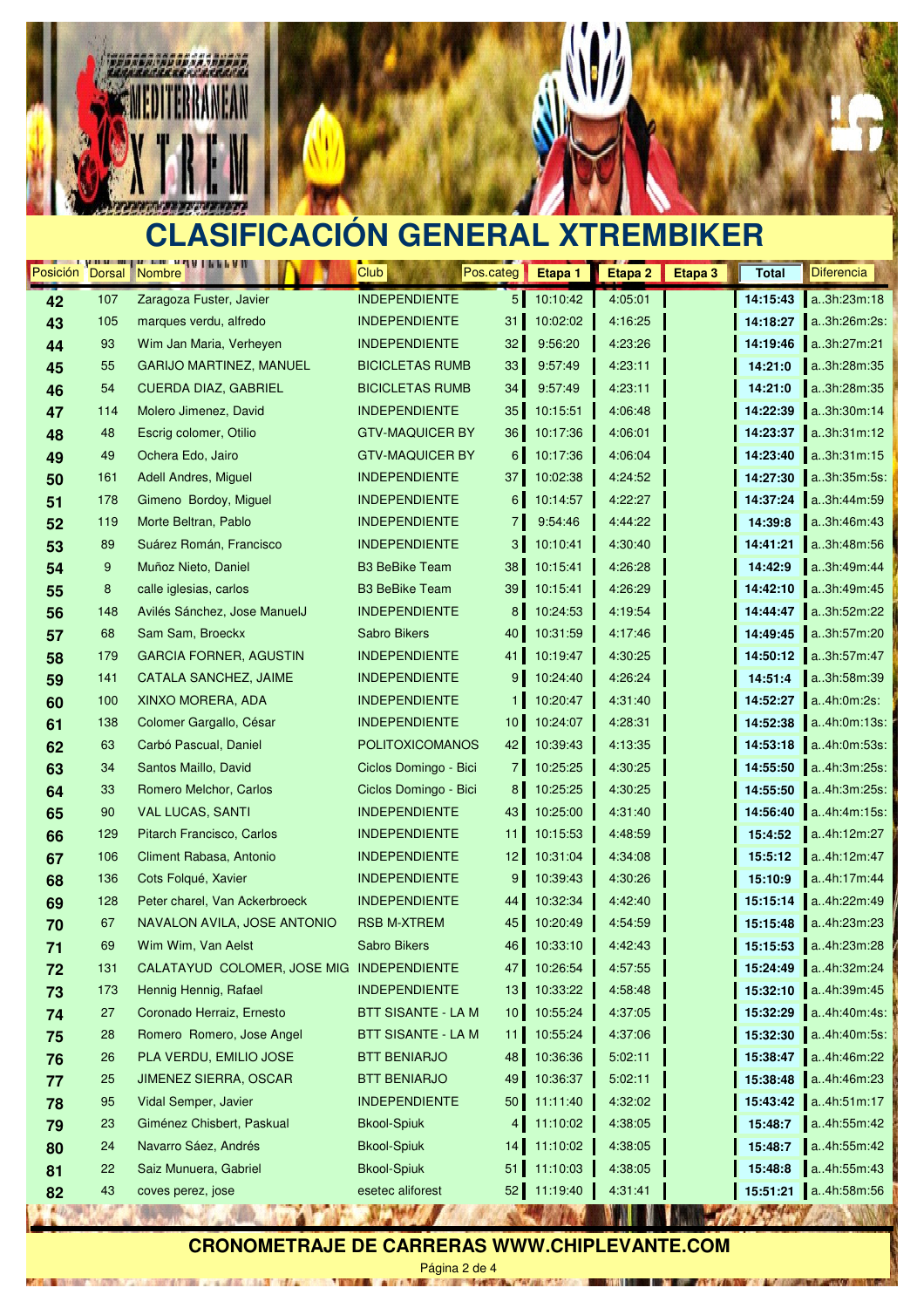

MOTOR/TIME 20

 $-4.3635$ 



# **CLASIFICACIÓN GENERAL XTREMBIKER**

| 11:08:48<br>4:50:34<br>Balaguer Vilarrocha, Octavio<br><b>Baserbala</b><br>53<br>15:59:22<br>a5h:6m:57s:<br>10<br>83<br><b>CONCHEL RACING</b><br>40<br>15<br>11:35:12<br>16:1:47<br>a5h:9m:22s:<br>84<br>Garcia Villaverde, Miguel Angel<br>4:26:35<br>38<br>Heras Jimenez, Francisco<br><b>CONCHEL RACING</b><br>11:35:12<br>4:26:36<br>16:1:48<br>a5h:9m:23s:<br>17 <sup>1</sup><br>85<br><b>CONCHEL RACING</b><br>16<br>Martinez Villaverde, Antonio Javier<br>11:35:12<br>4:26:36<br>a5h:9m:23s:<br>39<br>16:1:48<br>86<br>97<br>VILARROCHA BERNAD, DAVID<br><b>INDEPENDIENTE</b><br>18<br>11:08:48<br>16:2:53<br>a5h:10m:28<br>4:54:05<br>87<br>OVIEDO PORTA, JUAN ANTONIO<br><b>INDEPENDIENTE</b><br>54<br>11:10:47<br>4:55:10<br>16:5:57<br>a5h:13m:32<br>121<br>88<br>a5h:13m:39<br>14<br><b>BICISCHIVA TEAM</b><br>55<br>11:02:03<br>Esteller Forcada, Juan José<br>5:04:01<br>16:6:4<br>89<br>15<br><b>VALERO VIGIL, JESUS</b><br><b>BICISCHIVA TEAM</b><br>11:02:03<br>5:04:01<br>16:6:4<br>a5h:13m:39<br>12 <sub>1</sub><br>90<br>5 <sub>l</sub><br>Kaes Rene, Geert<br><b>INDEPENDIENTE</b><br>11:02:48<br>a5h:15m:14<br>175<br>5:04:51<br>16:7:39<br>91<br>143<br>CASTELLO GOZALVEZ, JOSE JORG INDEPENDIENTE<br>19<br>16:9:38<br>a5h:17m:13<br>11:11:40<br>4:57:58<br>92<br><b>INDEPENDIENTE</b><br>a5h:23m:8s:<br>108<br>MARTORELL ALBIOL, JOAQUIN<br>20 <sub>1</sub><br>11:44:13<br>4:31:20<br>16:15:33<br>93<br>PODEMOS TEAM<br>56<br>11:17:32<br>a5h:30m:0s:<br>61<br>Martinez Perez, Alejandro<br>5:04:53<br>16:22:25<br>94<br>16:22:26<br>a5h:30m:1s:<br>62<br>Martinez Pareja, José Antonio<br>PODEMOS TEAM<br>57<br>11:17:33<br>5:04:53<br>95<br>a5h:30m:48<br>35<br><b>ARRILLAGA POBLACION, JOSEBA</b><br><b>CONCHEL RACING</b><br>21<br>11:41:47<br>4:41:26<br>16:23:13<br>96<br>104<br><b>INDEPENDIENTE</b><br>58<br>11:19:40<br>16:34:13<br>a5h:41m:48<br>martinez ruiz, francisco<br>5:14:33<br>97<br>16:34:13<br><b>INDEPENDIENTE</b><br>11:19:40<br>a.5h:41m:48<br>115<br>Mogica Rizo, Fernando<br>22 <br>5:14:33<br>98<br><b>INDEPENDIENTE</b><br>23<br>16:35:54<br>a5h:43m:29<br>77<br>Sanz Pastor, Sergi<br>11:41:40<br>4:54:14<br>99<br>98<br><b>INDEPENDIENTE</b><br>59<br>11:25:37<br>5:17:04<br>16:42:41<br>a.5h:50m:16<br>vivas vivas, jesus<br>100<br><b>INDEPENDIENTE</b><br>60<br>11:25:37<br>16:42:41<br>a5h:50m:16<br>103<br>Montesinos Enríquez, Martí<br>5:17:04<br>101<br>122<br>Paradelo BLAS, Patxi<br><b>INDEPENDIENTE</b><br>61<br>11:25:39<br>5:17:04<br>16:42:43<br>a5h:50m:18<br>102<br>125<br><b>INDEPENDIENTE</b><br>62<br>11:57:43<br>4:50:23<br>16:48:6<br>a5h:55m:41<br>Perez Perez, Alberto<br>103<br>ENS BORRÁS, CARLOS<br>133<br><b>INDEPENDIENTE</b><br>13<br>5:12:41<br>a6h:1m:56s:<br>11:41:40<br>16:54:21<br>104<br>37<br>romero muñoz, Pedro<br><b>CONCHEL RACING</b><br>24<br>11:41:30<br>5:17:27<br>16:58:57<br>a6h:6m:32s:<br>105<br>Torrent Aragonés, Jordi<br>Sendeta Bikers<br>25<br>11:38:29<br>5:21:37<br>17:0:6<br>a6h:7m:41s:<br>72<br>106<br>Cebriá García, Pedro<br>Sendeta Bikers<br>63<br>a6h:7m:46s:<br>73<br>11:38:32<br>5:21:39<br>17:0:11<br>107<br><b>INDEPENDIENTE</b><br>12:00:21<br>5:00:49<br>a6h:8m:45s:<br>84<br>ventura domenech, agustin<br>64<br>17:1:10<br>108<br>a6h:19m:22<br>MELGAREJO SANCHEZ, JUAN BAUT INDEPENDIENTE<br>26<br>11:55:00<br>5:16:47<br>109<br>110<br>17:11:47<br>BTT VADOCAÑAS-IN<br>a6h:21m:25<br>27<br>11:58:17<br>5:15:33<br>17:13:50<br>177<br>Gabaldon Lerma, Jose Julián<br>110<br>Zapata Cano, Jesús<br><b>INDEPENDIENTE</b><br>28<br>11:44:12<br>5:30:51<br>a6h:22m:38<br>92<br>17:15:3<br>111<br>17:18:50<br>a6h:26m:25<br>Sanchez Mourazos, Jose<br><b>INDEPENDIENTE</b><br>65<br>11:50:38<br>78<br>5:28:12<br>112<br><b>INDEPENDIENTE</b><br>132<br>LOPEZ TEJEDOR, IGNACIO<br>29<br>12:31:12<br>4:53:33<br>17:24:45<br>a6h:32m:20<br>113<br>$\overline{2}$<br>12:03:48<br>a6h:37m:4s:<br>Henales Burgoa, meritxell<br><b>BIKEZONA</b><br>5:25:41<br>17:29:29<br>20<br>114<br>19<br>Carrascosa García, Mónica<br><b>BIKEZONA</b><br>3 <sup>1</sup><br>12:03:49<br>5:25:42<br>17:29:31<br>a6h:37m:6s:<br>115<br>17:29:32<br><b>BIKEZONA</b><br>66<br>12:03:50<br>5:25:42<br>a6h:37m:7s:<br>21<br>mijangos cangas, javier<br>116<br>a6h:41m:34<br><b>BARREDA FLORET, ANDRES</b><br><b>INDEPENDIENTE</b><br>30 <sub>o</sub><br>12:26:29<br>5:07:30<br>17:33:59<br>150<br>117<br><b>INDEPENDIENTE</b><br>11:57:18<br>a6h:48m:35<br>146<br>alcover llacer, jaume<br>68<br>5:43:42<br>17:41:0<br>118<br>Calaforra Picazo, Jorge<br>11:57:18<br>a6h:48m:35<br>159<br><b>INDEPENDIENTE</b><br>67<br>5:43:42<br>17:41:0<br>119<br>123<br>PEREZ GALDON, JAVIER<br><b>INDEPENDIENTE</b><br>69<br>11:57:19<br>5:43:42<br>17:41:1<br>a6h:48m:36<br>120<br>11:58:13<br>5:43:42<br>a6h:49m:30<br>85<br>ramos muñoz, sergio<br><b>INDEPENDIENTE</b><br>31<br>17:41:55<br>121<br>$57\,$<br>Pavón Durán, Antonio Manuel<br>MTB de Cáceres<br>12:17:34<br>5:32:17<br>17:49:51<br>a6h:57m:26<br>14<br>122<br>17:49:51 a6h:57m:26<br>García Retamar, Samuel Antonio<br>MTB de Cáceres<br>15<br>12:17:34<br>56<br>5:32:17<br>123 | Posición Dorsal | <u><b>The Contract of Alberta III</b></u><br>Nombre | Club | Pos.categ | Etapa 1 | Etapa <sub>2</sub> | Etapa 3 | <b>Total</b> | <b>Diferencia</b>   |
|----------------------------------------------------------------------------------------------------------------------------------------------------------------------------------------------------------------------------------------------------------------------------------------------------------------------------------------------------------------------------------------------------------------------------------------------------------------------------------------------------------------------------------------------------------------------------------------------------------------------------------------------------------------------------------------------------------------------------------------------------------------------------------------------------------------------------------------------------------------------------------------------------------------------------------------------------------------------------------------------------------------------------------------------------------------------------------------------------------------------------------------------------------------------------------------------------------------------------------------------------------------------------------------------------------------------------------------------------------------------------------------------------------------------------------------------------------------------------------------------------------------------------------------------------------------------------------------------------------------------------------------------------------------------------------------------------------------------------------------------------------------------------------------------------------------------------------------------------------------------------------------------------------------------------------------------------------------------------------------------------------------------------------------------------------------------------------------------------------------------------------------------------------------------------------------------------------------------------------------------------------------------------------------------------------------------------------------------------------------------------------------------------------------------------------------------------------------------------------------------------------------------------------------------------------------------------------------------------------------------------------------------------------------------------------------------------------------------------------------------------------------------------------------------------------------------------------------------------------------------------------------------------------------------------------------------------------------------------------------------------------------------------------------------------------------------------------------------------------------------------------------------------------------------------------------------------------------------------------------------------------------------------------------------------------------------------------------------------------------------------------------------------------------------------------------------------------------------------------------------------------------------------------------------------------------------------------------------------------------------------------------------------------------------------------------------------------------------------------------------------------------------------------------------------------------------------------------------------------------------------------------------------------------------------------------------------------------------------------------------------------------------------------------------------------------------------------------------------------------------------------------------------------------------------------------------------------------------------------------------------------------------------------------------------------------------------------------------------------------------------------------------------------------------------------------------------------------------------------------------------------------------------------------------------------------------------------------------------------------------------------------------------------------------------------------------------------------------------------------------------------------------------------------------------------------------------------------------------------------------------------------------------------------------------------------------------------------------------------------------------------------------------------------------------------------------------------------------------------------------------------------|-----------------|-----------------------------------------------------|------|-----------|---------|--------------------|---------|--------------|---------------------|
|                                                                                                                                                                                                                                                                                                                                                                                                                                                                                                                                                                                                                                                                                                                                                                                                                                                                                                                                                                                                                                                                                                                                                                                                                                                                                                                                                                                                                                                                                                                                                                                                                                                                                                                                                                                                                                                                                                                                                                                                                                                                                                                                                                                                                                                                                                                                                                                                                                                                                                                                                                                                                                                                                                                                                                                                                                                                                                                                                                                                                                                                                                                                                                                                                                                                                                                                                                                                                                                                                                                                                                                                                                                                                                                                                                                                                                                                                                                                                                                                                                                                                                                                                                                                                                                                                                                                                                                                                                                                                                                                                                                                                                                                                                                                                                                                                                                                                                                                                                                                                                                                                                                                        |                 |                                                     |      |           |         |                    |         |              |                     |
|                                                                                                                                                                                                                                                                                                                                                                                                                                                                                                                                                                                                                                                                                                                                                                                                                                                                                                                                                                                                                                                                                                                                                                                                                                                                                                                                                                                                                                                                                                                                                                                                                                                                                                                                                                                                                                                                                                                                                                                                                                                                                                                                                                                                                                                                                                                                                                                                                                                                                                                                                                                                                                                                                                                                                                                                                                                                                                                                                                                                                                                                                                                                                                                                                                                                                                                                                                                                                                                                                                                                                                                                                                                                                                                                                                                                                                                                                                                                                                                                                                                                                                                                                                                                                                                                                                                                                                                                                                                                                                                                                                                                                                                                                                                                                                                                                                                                                                                                                                                                                                                                                                                                        |                 |                                                     |      |           |         |                    |         |              |                     |
|                                                                                                                                                                                                                                                                                                                                                                                                                                                                                                                                                                                                                                                                                                                                                                                                                                                                                                                                                                                                                                                                                                                                                                                                                                                                                                                                                                                                                                                                                                                                                                                                                                                                                                                                                                                                                                                                                                                                                                                                                                                                                                                                                                                                                                                                                                                                                                                                                                                                                                                                                                                                                                                                                                                                                                                                                                                                                                                                                                                                                                                                                                                                                                                                                                                                                                                                                                                                                                                                                                                                                                                                                                                                                                                                                                                                                                                                                                                                                                                                                                                                                                                                                                                                                                                                                                                                                                                                                                                                                                                                                                                                                                                                                                                                                                                                                                                                                                                                                                                                                                                                                                                                        |                 |                                                     |      |           |         |                    |         |              |                     |
|                                                                                                                                                                                                                                                                                                                                                                                                                                                                                                                                                                                                                                                                                                                                                                                                                                                                                                                                                                                                                                                                                                                                                                                                                                                                                                                                                                                                                                                                                                                                                                                                                                                                                                                                                                                                                                                                                                                                                                                                                                                                                                                                                                                                                                                                                                                                                                                                                                                                                                                                                                                                                                                                                                                                                                                                                                                                                                                                                                                                                                                                                                                                                                                                                                                                                                                                                                                                                                                                                                                                                                                                                                                                                                                                                                                                                                                                                                                                                                                                                                                                                                                                                                                                                                                                                                                                                                                                                                                                                                                                                                                                                                                                                                                                                                                                                                                                                                                                                                                                                                                                                                                                        |                 |                                                     |      |           |         |                    |         |              |                     |
|                                                                                                                                                                                                                                                                                                                                                                                                                                                                                                                                                                                                                                                                                                                                                                                                                                                                                                                                                                                                                                                                                                                                                                                                                                                                                                                                                                                                                                                                                                                                                                                                                                                                                                                                                                                                                                                                                                                                                                                                                                                                                                                                                                                                                                                                                                                                                                                                                                                                                                                                                                                                                                                                                                                                                                                                                                                                                                                                                                                                                                                                                                                                                                                                                                                                                                                                                                                                                                                                                                                                                                                                                                                                                                                                                                                                                                                                                                                                                                                                                                                                                                                                                                                                                                                                                                                                                                                                                                                                                                                                                                                                                                                                                                                                                                                                                                                                                                                                                                                                                                                                                                                                        |                 |                                                     |      |           |         |                    |         |              |                     |
|                                                                                                                                                                                                                                                                                                                                                                                                                                                                                                                                                                                                                                                                                                                                                                                                                                                                                                                                                                                                                                                                                                                                                                                                                                                                                                                                                                                                                                                                                                                                                                                                                                                                                                                                                                                                                                                                                                                                                                                                                                                                                                                                                                                                                                                                                                                                                                                                                                                                                                                                                                                                                                                                                                                                                                                                                                                                                                                                                                                                                                                                                                                                                                                                                                                                                                                                                                                                                                                                                                                                                                                                                                                                                                                                                                                                                                                                                                                                                                                                                                                                                                                                                                                                                                                                                                                                                                                                                                                                                                                                                                                                                                                                                                                                                                                                                                                                                                                                                                                                                                                                                                                                        |                 |                                                     |      |           |         |                    |         |              |                     |
|                                                                                                                                                                                                                                                                                                                                                                                                                                                                                                                                                                                                                                                                                                                                                                                                                                                                                                                                                                                                                                                                                                                                                                                                                                                                                                                                                                                                                                                                                                                                                                                                                                                                                                                                                                                                                                                                                                                                                                                                                                                                                                                                                                                                                                                                                                                                                                                                                                                                                                                                                                                                                                                                                                                                                                                                                                                                                                                                                                                                                                                                                                                                                                                                                                                                                                                                                                                                                                                                                                                                                                                                                                                                                                                                                                                                                                                                                                                                                                                                                                                                                                                                                                                                                                                                                                                                                                                                                                                                                                                                                                                                                                                                                                                                                                                                                                                                                                                                                                                                                                                                                                                                        |                 |                                                     |      |           |         |                    |         |              |                     |
|                                                                                                                                                                                                                                                                                                                                                                                                                                                                                                                                                                                                                                                                                                                                                                                                                                                                                                                                                                                                                                                                                                                                                                                                                                                                                                                                                                                                                                                                                                                                                                                                                                                                                                                                                                                                                                                                                                                                                                                                                                                                                                                                                                                                                                                                                                                                                                                                                                                                                                                                                                                                                                                                                                                                                                                                                                                                                                                                                                                                                                                                                                                                                                                                                                                                                                                                                                                                                                                                                                                                                                                                                                                                                                                                                                                                                                                                                                                                                                                                                                                                                                                                                                                                                                                                                                                                                                                                                                                                                                                                                                                                                                                                                                                                                                                                                                                                                                                                                                                                                                                                                                                                        |                 |                                                     |      |           |         |                    |         |              |                     |
|                                                                                                                                                                                                                                                                                                                                                                                                                                                                                                                                                                                                                                                                                                                                                                                                                                                                                                                                                                                                                                                                                                                                                                                                                                                                                                                                                                                                                                                                                                                                                                                                                                                                                                                                                                                                                                                                                                                                                                                                                                                                                                                                                                                                                                                                                                                                                                                                                                                                                                                                                                                                                                                                                                                                                                                                                                                                                                                                                                                                                                                                                                                                                                                                                                                                                                                                                                                                                                                                                                                                                                                                                                                                                                                                                                                                                                                                                                                                                                                                                                                                                                                                                                                                                                                                                                                                                                                                                                                                                                                                                                                                                                                                                                                                                                                                                                                                                                                                                                                                                                                                                                                                        |                 |                                                     |      |           |         |                    |         |              |                     |
|                                                                                                                                                                                                                                                                                                                                                                                                                                                                                                                                                                                                                                                                                                                                                                                                                                                                                                                                                                                                                                                                                                                                                                                                                                                                                                                                                                                                                                                                                                                                                                                                                                                                                                                                                                                                                                                                                                                                                                                                                                                                                                                                                                                                                                                                                                                                                                                                                                                                                                                                                                                                                                                                                                                                                                                                                                                                                                                                                                                                                                                                                                                                                                                                                                                                                                                                                                                                                                                                                                                                                                                                                                                                                                                                                                                                                                                                                                                                                                                                                                                                                                                                                                                                                                                                                                                                                                                                                                                                                                                                                                                                                                                                                                                                                                                                                                                                                                                                                                                                                                                                                                                                        |                 |                                                     |      |           |         |                    |         |              |                     |
|                                                                                                                                                                                                                                                                                                                                                                                                                                                                                                                                                                                                                                                                                                                                                                                                                                                                                                                                                                                                                                                                                                                                                                                                                                                                                                                                                                                                                                                                                                                                                                                                                                                                                                                                                                                                                                                                                                                                                                                                                                                                                                                                                                                                                                                                                                                                                                                                                                                                                                                                                                                                                                                                                                                                                                                                                                                                                                                                                                                                                                                                                                                                                                                                                                                                                                                                                                                                                                                                                                                                                                                                                                                                                                                                                                                                                                                                                                                                                                                                                                                                                                                                                                                                                                                                                                                                                                                                                                                                                                                                                                                                                                                                                                                                                                                                                                                                                                                                                                                                                                                                                                                                        |                 |                                                     |      |           |         |                    |         |              |                     |
|                                                                                                                                                                                                                                                                                                                                                                                                                                                                                                                                                                                                                                                                                                                                                                                                                                                                                                                                                                                                                                                                                                                                                                                                                                                                                                                                                                                                                                                                                                                                                                                                                                                                                                                                                                                                                                                                                                                                                                                                                                                                                                                                                                                                                                                                                                                                                                                                                                                                                                                                                                                                                                                                                                                                                                                                                                                                                                                                                                                                                                                                                                                                                                                                                                                                                                                                                                                                                                                                                                                                                                                                                                                                                                                                                                                                                                                                                                                                                                                                                                                                                                                                                                                                                                                                                                                                                                                                                                                                                                                                                                                                                                                                                                                                                                                                                                                                                                                                                                                                                                                                                                                                        |                 |                                                     |      |           |         |                    |         |              |                     |
|                                                                                                                                                                                                                                                                                                                                                                                                                                                                                                                                                                                                                                                                                                                                                                                                                                                                                                                                                                                                                                                                                                                                                                                                                                                                                                                                                                                                                                                                                                                                                                                                                                                                                                                                                                                                                                                                                                                                                                                                                                                                                                                                                                                                                                                                                                                                                                                                                                                                                                                                                                                                                                                                                                                                                                                                                                                                                                                                                                                                                                                                                                                                                                                                                                                                                                                                                                                                                                                                                                                                                                                                                                                                                                                                                                                                                                                                                                                                                                                                                                                                                                                                                                                                                                                                                                                                                                                                                                                                                                                                                                                                                                                                                                                                                                                                                                                                                                                                                                                                                                                                                                                                        |                 |                                                     |      |           |         |                    |         |              |                     |
|                                                                                                                                                                                                                                                                                                                                                                                                                                                                                                                                                                                                                                                                                                                                                                                                                                                                                                                                                                                                                                                                                                                                                                                                                                                                                                                                                                                                                                                                                                                                                                                                                                                                                                                                                                                                                                                                                                                                                                                                                                                                                                                                                                                                                                                                                                                                                                                                                                                                                                                                                                                                                                                                                                                                                                                                                                                                                                                                                                                                                                                                                                                                                                                                                                                                                                                                                                                                                                                                                                                                                                                                                                                                                                                                                                                                                                                                                                                                                                                                                                                                                                                                                                                                                                                                                                                                                                                                                                                                                                                                                                                                                                                                                                                                                                                                                                                                                                                                                                                                                                                                                                                                        |                 |                                                     |      |           |         |                    |         |              |                     |
|                                                                                                                                                                                                                                                                                                                                                                                                                                                                                                                                                                                                                                                                                                                                                                                                                                                                                                                                                                                                                                                                                                                                                                                                                                                                                                                                                                                                                                                                                                                                                                                                                                                                                                                                                                                                                                                                                                                                                                                                                                                                                                                                                                                                                                                                                                                                                                                                                                                                                                                                                                                                                                                                                                                                                                                                                                                                                                                                                                                                                                                                                                                                                                                                                                                                                                                                                                                                                                                                                                                                                                                                                                                                                                                                                                                                                                                                                                                                                                                                                                                                                                                                                                                                                                                                                                                                                                                                                                                                                                                                                                                                                                                                                                                                                                                                                                                                                                                                                                                                                                                                                                                                        |                 |                                                     |      |           |         |                    |         |              |                     |
|                                                                                                                                                                                                                                                                                                                                                                                                                                                                                                                                                                                                                                                                                                                                                                                                                                                                                                                                                                                                                                                                                                                                                                                                                                                                                                                                                                                                                                                                                                                                                                                                                                                                                                                                                                                                                                                                                                                                                                                                                                                                                                                                                                                                                                                                                                                                                                                                                                                                                                                                                                                                                                                                                                                                                                                                                                                                                                                                                                                                                                                                                                                                                                                                                                                                                                                                                                                                                                                                                                                                                                                                                                                                                                                                                                                                                                                                                                                                                                                                                                                                                                                                                                                                                                                                                                                                                                                                                                                                                                                                                                                                                                                                                                                                                                                                                                                                                                                                                                                                                                                                                                                                        |                 |                                                     |      |           |         |                    |         |              |                     |
|                                                                                                                                                                                                                                                                                                                                                                                                                                                                                                                                                                                                                                                                                                                                                                                                                                                                                                                                                                                                                                                                                                                                                                                                                                                                                                                                                                                                                                                                                                                                                                                                                                                                                                                                                                                                                                                                                                                                                                                                                                                                                                                                                                                                                                                                                                                                                                                                                                                                                                                                                                                                                                                                                                                                                                                                                                                                                                                                                                                                                                                                                                                                                                                                                                                                                                                                                                                                                                                                                                                                                                                                                                                                                                                                                                                                                                                                                                                                                                                                                                                                                                                                                                                                                                                                                                                                                                                                                                                                                                                                                                                                                                                                                                                                                                                                                                                                                                                                                                                                                                                                                                                                        |                 |                                                     |      |           |         |                    |         |              |                     |
|                                                                                                                                                                                                                                                                                                                                                                                                                                                                                                                                                                                                                                                                                                                                                                                                                                                                                                                                                                                                                                                                                                                                                                                                                                                                                                                                                                                                                                                                                                                                                                                                                                                                                                                                                                                                                                                                                                                                                                                                                                                                                                                                                                                                                                                                                                                                                                                                                                                                                                                                                                                                                                                                                                                                                                                                                                                                                                                                                                                                                                                                                                                                                                                                                                                                                                                                                                                                                                                                                                                                                                                                                                                                                                                                                                                                                                                                                                                                                                                                                                                                                                                                                                                                                                                                                                                                                                                                                                                                                                                                                                                                                                                                                                                                                                                                                                                                                                                                                                                                                                                                                                                                        |                 |                                                     |      |           |         |                    |         |              |                     |
|                                                                                                                                                                                                                                                                                                                                                                                                                                                                                                                                                                                                                                                                                                                                                                                                                                                                                                                                                                                                                                                                                                                                                                                                                                                                                                                                                                                                                                                                                                                                                                                                                                                                                                                                                                                                                                                                                                                                                                                                                                                                                                                                                                                                                                                                                                                                                                                                                                                                                                                                                                                                                                                                                                                                                                                                                                                                                                                                                                                                                                                                                                                                                                                                                                                                                                                                                                                                                                                                                                                                                                                                                                                                                                                                                                                                                                                                                                                                                                                                                                                                                                                                                                                                                                                                                                                                                                                                                                                                                                                                                                                                                                                                                                                                                                                                                                                                                                                                                                                                                                                                                                                                        |                 |                                                     |      |           |         |                    |         |              |                     |
|                                                                                                                                                                                                                                                                                                                                                                                                                                                                                                                                                                                                                                                                                                                                                                                                                                                                                                                                                                                                                                                                                                                                                                                                                                                                                                                                                                                                                                                                                                                                                                                                                                                                                                                                                                                                                                                                                                                                                                                                                                                                                                                                                                                                                                                                                                                                                                                                                                                                                                                                                                                                                                                                                                                                                                                                                                                                                                                                                                                                                                                                                                                                                                                                                                                                                                                                                                                                                                                                                                                                                                                                                                                                                                                                                                                                                                                                                                                                                                                                                                                                                                                                                                                                                                                                                                                                                                                                                                                                                                                                                                                                                                                                                                                                                                                                                                                                                                                                                                                                                                                                                                                                        |                 |                                                     |      |           |         |                    |         |              |                     |
|                                                                                                                                                                                                                                                                                                                                                                                                                                                                                                                                                                                                                                                                                                                                                                                                                                                                                                                                                                                                                                                                                                                                                                                                                                                                                                                                                                                                                                                                                                                                                                                                                                                                                                                                                                                                                                                                                                                                                                                                                                                                                                                                                                                                                                                                                                                                                                                                                                                                                                                                                                                                                                                                                                                                                                                                                                                                                                                                                                                                                                                                                                                                                                                                                                                                                                                                                                                                                                                                                                                                                                                                                                                                                                                                                                                                                                                                                                                                                                                                                                                                                                                                                                                                                                                                                                                                                                                                                                                                                                                                                                                                                                                                                                                                                                                                                                                                                                                                                                                                                                                                                                                                        |                 |                                                     |      |           |         |                    |         |              |                     |
|                                                                                                                                                                                                                                                                                                                                                                                                                                                                                                                                                                                                                                                                                                                                                                                                                                                                                                                                                                                                                                                                                                                                                                                                                                                                                                                                                                                                                                                                                                                                                                                                                                                                                                                                                                                                                                                                                                                                                                                                                                                                                                                                                                                                                                                                                                                                                                                                                                                                                                                                                                                                                                                                                                                                                                                                                                                                                                                                                                                                                                                                                                                                                                                                                                                                                                                                                                                                                                                                                                                                                                                                                                                                                                                                                                                                                                                                                                                                                                                                                                                                                                                                                                                                                                                                                                                                                                                                                                                                                                                                                                                                                                                                                                                                                                                                                                                                                                                                                                                                                                                                                                                                        |                 |                                                     |      |           |         |                    |         |              |                     |
|                                                                                                                                                                                                                                                                                                                                                                                                                                                                                                                                                                                                                                                                                                                                                                                                                                                                                                                                                                                                                                                                                                                                                                                                                                                                                                                                                                                                                                                                                                                                                                                                                                                                                                                                                                                                                                                                                                                                                                                                                                                                                                                                                                                                                                                                                                                                                                                                                                                                                                                                                                                                                                                                                                                                                                                                                                                                                                                                                                                                                                                                                                                                                                                                                                                                                                                                                                                                                                                                                                                                                                                                                                                                                                                                                                                                                                                                                                                                                                                                                                                                                                                                                                                                                                                                                                                                                                                                                                                                                                                                                                                                                                                                                                                                                                                                                                                                                                                                                                                                                                                                                                                                        |                 |                                                     |      |           |         |                    |         |              |                     |
|                                                                                                                                                                                                                                                                                                                                                                                                                                                                                                                                                                                                                                                                                                                                                                                                                                                                                                                                                                                                                                                                                                                                                                                                                                                                                                                                                                                                                                                                                                                                                                                                                                                                                                                                                                                                                                                                                                                                                                                                                                                                                                                                                                                                                                                                                                                                                                                                                                                                                                                                                                                                                                                                                                                                                                                                                                                                                                                                                                                                                                                                                                                                                                                                                                                                                                                                                                                                                                                                                                                                                                                                                                                                                                                                                                                                                                                                                                                                                                                                                                                                                                                                                                                                                                                                                                                                                                                                                                                                                                                                                                                                                                                                                                                                                                                                                                                                                                                                                                                                                                                                                                                                        |                 |                                                     |      |           |         |                    |         |              |                     |
|                                                                                                                                                                                                                                                                                                                                                                                                                                                                                                                                                                                                                                                                                                                                                                                                                                                                                                                                                                                                                                                                                                                                                                                                                                                                                                                                                                                                                                                                                                                                                                                                                                                                                                                                                                                                                                                                                                                                                                                                                                                                                                                                                                                                                                                                                                                                                                                                                                                                                                                                                                                                                                                                                                                                                                                                                                                                                                                                                                                                                                                                                                                                                                                                                                                                                                                                                                                                                                                                                                                                                                                                                                                                                                                                                                                                                                                                                                                                                                                                                                                                                                                                                                                                                                                                                                                                                                                                                                                                                                                                                                                                                                                                                                                                                                                                                                                                                                                                                                                                                                                                                                                                        |                 |                                                     |      |           |         |                    |         |              |                     |
|                                                                                                                                                                                                                                                                                                                                                                                                                                                                                                                                                                                                                                                                                                                                                                                                                                                                                                                                                                                                                                                                                                                                                                                                                                                                                                                                                                                                                                                                                                                                                                                                                                                                                                                                                                                                                                                                                                                                                                                                                                                                                                                                                                                                                                                                                                                                                                                                                                                                                                                                                                                                                                                                                                                                                                                                                                                                                                                                                                                                                                                                                                                                                                                                                                                                                                                                                                                                                                                                                                                                                                                                                                                                                                                                                                                                                                                                                                                                                                                                                                                                                                                                                                                                                                                                                                                                                                                                                                                                                                                                                                                                                                                                                                                                                                                                                                                                                                                                                                                                                                                                                                                                        |                 |                                                     |      |           |         |                    |         |              |                     |
|                                                                                                                                                                                                                                                                                                                                                                                                                                                                                                                                                                                                                                                                                                                                                                                                                                                                                                                                                                                                                                                                                                                                                                                                                                                                                                                                                                                                                                                                                                                                                                                                                                                                                                                                                                                                                                                                                                                                                                                                                                                                                                                                                                                                                                                                                                                                                                                                                                                                                                                                                                                                                                                                                                                                                                                                                                                                                                                                                                                                                                                                                                                                                                                                                                                                                                                                                                                                                                                                                                                                                                                                                                                                                                                                                                                                                                                                                                                                                                                                                                                                                                                                                                                                                                                                                                                                                                                                                                                                                                                                                                                                                                                                                                                                                                                                                                                                                                                                                                                                                                                                                                                                        |                 |                                                     |      |           |         |                    |         |              |                     |
|                                                                                                                                                                                                                                                                                                                                                                                                                                                                                                                                                                                                                                                                                                                                                                                                                                                                                                                                                                                                                                                                                                                                                                                                                                                                                                                                                                                                                                                                                                                                                                                                                                                                                                                                                                                                                                                                                                                                                                                                                                                                                                                                                                                                                                                                                                                                                                                                                                                                                                                                                                                                                                                                                                                                                                                                                                                                                                                                                                                                                                                                                                                                                                                                                                                                                                                                                                                                                                                                                                                                                                                                                                                                                                                                                                                                                                                                                                                                                                                                                                                                                                                                                                                                                                                                                                                                                                                                                                                                                                                                                                                                                                                                                                                                                                                                                                                                                                                                                                                                                                                                                                                                        |                 |                                                     |      |           |         |                    |         |              |                     |
|                                                                                                                                                                                                                                                                                                                                                                                                                                                                                                                                                                                                                                                                                                                                                                                                                                                                                                                                                                                                                                                                                                                                                                                                                                                                                                                                                                                                                                                                                                                                                                                                                                                                                                                                                                                                                                                                                                                                                                                                                                                                                                                                                                                                                                                                                                                                                                                                                                                                                                                                                                                                                                                                                                                                                                                                                                                                                                                                                                                                                                                                                                                                                                                                                                                                                                                                                                                                                                                                                                                                                                                                                                                                                                                                                                                                                                                                                                                                                                                                                                                                                                                                                                                                                                                                                                                                                                                                                                                                                                                                                                                                                                                                                                                                                                                                                                                                                                                                                                                                                                                                                                                                        |                 |                                                     |      |           |         |                    |         |              |                     |
|                                                                                                                                                                                                                                                                                                                                                                                                                                                                                                                                                                                                                                                                                                                                                                                                                                                                                                                                                                                                                                                                                                                                                                                                                                                                                                                                                                                                                                                                                                                                                                                                                                                                                                                                                                                                                                                                                                                                                                                                                                                                                                                                                                                                                                                                                                                                                                                                                                                                                                                                                                                                                                                                                                                                                                                                                                                                                                                                                                                                                                                                                                                                                                                                                                                                                                                                                                                                                                                                                                                                                                                                                                                                                                                                                                                                                                                                                                                                                                                                                                                                                                                                                                                                                                                                                                                                                                                                                                                                                                                                                                                                                                                                                                                                                                                                                                                                                                                                                                                                                                                                                                                                        |                 |                                                     |      |           |         |                    |         |              |                     |
|                                                                                                                                                                                                                                                                                                                                                                                                                                                                                                                                                                                                                                                                                                                                                                                                                                                                                                                                                                                                                                                                                                                                                                                                                                                                                                                                                                                                                                                                                                                                                                                                                                                                                                                                                                                                                                                                                                                                                                                                                                                                                                                                                                                                                                                                                                                                                                                                                                                                                                                                                                                                                                                                                                                                                                                                                                                                                                                                                                                                                                                                                                                                                                                                                                                                                                                                                                                                                                                                                                                                                                                                                                                                                                                                                                                                                                                                                                                                                                                                                                                                                                                                                                                                                                                                                                                                                                                                                                                                                                                                                                                                                                                                                                                                                                                                                                                                                                                                                                                                                                                                                                                                        |                 |                                                     |      |           |         |                    |         |              |                     |
|                                                                                                                                                                                                                                                                                                                                                                                                                                                                                                                                                                                                                                                                                                                                                                                                                                                                                                                                                                                                                                                                                                                                                                                                                                                                                                                                                                                                                                                                                                                                                                                                                                                                                                                                                                                                                                                                                                                                                                                                                                                                                                                                                                                                                                                                                                                                                                                                                                                                                                                                                                                                                                                                                                                                                                                                                                                                                                                                                                                                                                                                                                                                                                                                                                                                                                                                                                                                                                                                                                                                                                                                                                                                                                                                                                                                                                                                                                                                                                                                                                                                                                                                                                                                                                                                                                                                                                                                                                                                                                                                                                                                                                                                                                                                                                                                                                                                                                                                                                                                                                                                                                                                        |                 |                                                     |      |           |         |                    |         |              |                     |
|                                                                                                                                                                                                                                                                                                                                                                                                                                                                                                                                                                                                                                                                                                                                                                                                                                                                                                                                                                                                                                                                                                                                                                                                                                                                                                                                                                                                                                                                                                                                                                                                                                                                                                                                                                                                                                                                                                                                                                                                                                                                                                                                                                                                                                                                                                                                                                                                                                                                                                                                                                                                                                                                                                                                                                                                                                                                                                                                                                                                                                                                                                                                                                                                                                                                                                                                                                                                                                                                                                                                                                                                                                                                                                                                                                                                                                                                                                                                                                                                                                                                                                                                                                                                                                                                                                                                                                                                                                                                                                                                                                                                                                                                                                                                                                                                                                                                                                                                                                                                                                                                                                                                        |                 |                                                     |      |           |         |                    |         |              |                     |
|                                                                                                                                                                                                                                                                                                                                                                                                                                                                                                                                                                                                                                                                                                                                                                                                                                                                                                                                                                                                                                                                                                                                                                                                                                                                                                                                                                                                                                                                                                                                                                                                                                                                                                                                                                                                                                                                                                                                                                                                                                                                                                                                                                                                                                                                                                                                                                                                                                                                                                                                                                                                                                                                                                                                                                                                                                                                                                                                                                                                                                                                                                                                                                                                                                                                                                                                                                                                                                                                                                                                                                                                                                                                                                                                                                                                                                                                                                                                                                                                                                                                                                                                                                                                                                                                                                                                                                                                                                                                                                                                                                                                                                                                                                                                                                                                                                                                                                                                                                                                                                                                                                                                        |                 |                                                     |      |           |         |                    |         |              |                     |
|                                                                                                                                                                                                                                                                                                                                                                                                                                                                                                                                                                                                                                                                                                                                                                                                                                                                                                                                                                                                                                                                                                                                                                                                                                                                                                                                                                                                                                                                                                                                                                                                                                                                                                                                                                                                                                                                                                                                                                                                                                                                                                                                                                                                                                                                                                                                                                                                                                                                                                                                                                                                                                                                                                                                                                                                                                                                                                                                                                                                                                                                                                                                                                                                                                                                                                                                                                                                                                                                                                                                                                                                                                                                                                                                                                                                                                                                                                                                                                                                                                                                                                                                                                                                                                                                                                                                                                                                                                                                                                                                                                                                                                                                                                                                                                                                                                                                                                                                                                                                                                                                                                                                        |                 |                                                     |      |           |         |                    |         |              |                     |
|                                                                                                                                                                                                                                                                                                                                                                                                                                                                                                                                                                                                                                                                                                                                                                                                                                                                                                                                                                                                                                                                                                                                                                                                                                                                                                                                                                                                                                                                                                                                                                                                                                                                                                                                                                                                                                                                                                                                                                                                                                                                                                                                                                                                                                                                                                                                                                                                                                                                                                                                                                                                                                                                                                                                                                                                                                                                                                                                                                                                                                                                                                                                                                                                                                                                                                                                                                                                                                                                                                                                                                                                                                                                                                                                                                                                                                                                                                                                                                                                                                                                                                                                                                                                                                                                                                                                                                                                                                                                                                                                                                                                                                                                                                                                                                                                                                                                                                                                                                                                                                                                                                                                        |                 |                                                     |      |           |         |                    |         |              |                     |
|                                                                                                                                                                                                                                                                                                                                                                                                                                                                                                                                                                                                                                                                                                                                                                                                                                                                                                                                                                                                                                                                                                                                                                                                                                                                                                                                                                                                                                                                                                                                                                                                                                                                                                                                                                                                                                                                                                                                                                                                                                                                                                                                                                                                                                                                                                                                                                                                                                                                                                                                                                                                                                                                                                                                                                                                                                                                                                                                                                                                                                                                                                                                                                                                                                                                                                                                                                                                                                                                                                                                                                                                                                                                                                                                                                                                                                                                                                                                                                                                                                                                                                                                                                                                                                                                                                                                                                                                                                                                                                                                                                                                                                                                                                                                                                                                                                                                                                                                                                                                                                                                                                                                        |                 |                                                     |      |           |         |                    |         |              |                     |
|                                                                                                                                                                                                                                                                                                                                                                                                                                                                                                                                                                                                                                                                                                                                                                                                                                                                                                                                                                                                                                                                                                                                                                                                                                                                                                                                                                                                                                                                                                                                                                                                                                                                                                                                                                                                                                                                                                                                                                                                                                                                                                                                                                                                                                                                                                                                                                                                                                                                                                                                                                                                                                                                                                                                                                                                                                                                                                                                                                                                                                                                                                                                                                                                                                                                                                                                                                                                                                                                                                                                                                                                                                                                                                                                                                                                                                                                                                                                                                                                                                                                                                                                                                                                                                                                                                                                                                                                                                                                                                                                                                                                                                                                                                                                                                                                                                                                                                                                                                                                                                                                                                                                        |                 |                                                     |      |           |         |                    |         |              |                     |
|                                                                                                                                                                                                                                                                                                                                                                                                                                                                                                                                                                                                                                                                                                                                                                                                                                                                                                                                                                                                                                                                                                                                                                                                                                                                                                                                                                                                                                                                                                                                                                                                                                                                                                                                                                                                                                                                                                                                                                                                                                                                                                                                                                                                                                                                                                                                                                                                                                                                                                                                                                                                                                                                                                                                                                                                                                                                                                                                                                                                                                                                                                                                                                                                                                                                                                                                                                                                                                                                                                                                                                                                                                                                                                                                                                                                                                                                                                                                                                                                                                                                                                                                                                                                                                                                                                                                                                                                                                                                                                                                                                                                                                                                                                                                                                                                                                                                                                                                                                                                                                                                                                                                        |                 |                                                     |      |           |         |                    |         |              |                     |
|                                                                                                                                                                                                                                                                                                                                                                                                                                                                                                                                                                                                                                                                                                                                                                                                                                                                                                                                                                                                                                                                                                                                                                                                                                                                                                                                                                                                                                                                                                                                                                                                                                                                                                                                                                                                                                                                                                                                                                                                                                                                                                                                                                                                                                                                                                                                                                                                                                                                                                                                                                                                                                                                                                                                                                                                                                                                                                                                                                                                                                                                                                                                                                                                                                                                                                                                                                                                                                                                                                                                                                                                                                                                                                                                                                                                                                                                                                                                                                                                                                                                                                                                                                                                                                                                                                                                                                                                                                                                                                                                                                                                                                                                                                                                                                                                                                                                                                                                                                                                                                                                                                                                        |                 |                                                     |      |           |         |                    |         |              |                     |
| <b>NUT YANG GALAX</b><br><b>TAN MARINE</b>                                                                                                                                                                                                                                                                                                                                                                                                                                                                                                                                                                                                                                                                                                                                                                                                                                                                                                                                                                                                                                                                                                                                                                                                                                                                                                                                                                                                                                                                                                                                                                                                                                                                                                                                                                                                                                                                                                                                                                                                                                                                                                                                                                                                                                                                                                                                                                                                                                                                                                                                                                                                                                                                                                                                                                                                                                                                                                                                                                                                                                                                                                                                                                                                                                                                                                                                                                                                                                                                                                                                                                                                                                                                                                                                                                                                                                                                                                                                                                                                                                                                                                                                                                                                                                                                                                                                                                                                                                                                                                                                                                                                                                                                                                                                                                                                                                                                                                                                                                                                                                                                                             | Augusta         |                                                     |      |           |         |                    |         |              | <b>CARLO CHANGE</b> |

#### **CRONOMETRAJE DE CARRERAS WWW.CHIPLEVANTE.COM**

**TO A REGIST AND PARTY**